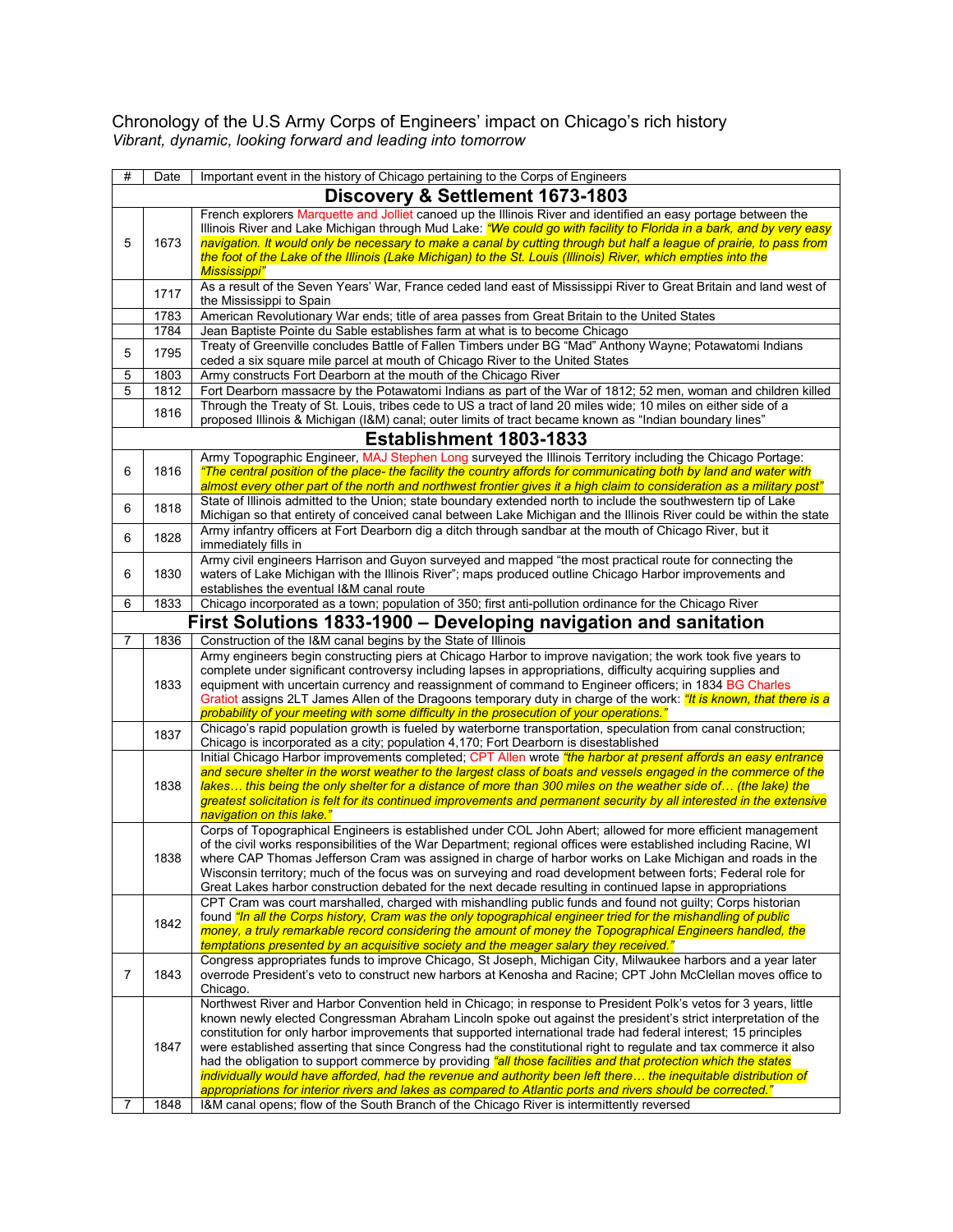|                | 1849 | Chicago experiences first big flood causing extensive damage to boats and bridges along Chicago River                                                                                                                                                                                                                                                                                                                                                                                                                                                                                                                                                                                                                                                                                                                                                                      |
|----------------|------|----------------------------------------------------------------------------------------------------------------------------------------------------------------------------------------------------------------------------------------------------------------------------------------------------------------------------------------------------------------------------------------------------------------------------------------------------------------------------------------------------------------------------------------------------------------------------------------------------------------------------------------------------------------------------------------------------------------------------------------------------------------------------------------------------------------------------------------------------------------------------|
|                | 1852 | The Board of Rivers and Harbors was created by regulation to "examine, approve, modify, or reject every project<br>or plan of the civil improvements"                                                                                                                                                                                                                                                                                                                                                                                                                                                                                                                                                                                                                                                                                                                      |
|                | 1853 | Under newly elected President Pierce no project would be approved on the assumption that subsequent<br>appropriations for the project would be made; he vetoed the next four appropriations acts (in all seven<br>appropriations bills for Great Lakes improvements were veto's between 1838-1860; Chicago Board of Trade<br>unlawfully seizes Federal dredge to dredge the harbor for the next 3 years; illustrates the stress during this period<br>where the national issue as to the role and purpose of the Federal Government in making internal improvements;<br>unreliable federal appropriations and local interests to complete projects during lapse in appropriations                                                                                                                                                                                          |
|                | 1855 | LTC James Graham assumes command of Chicago office and reports the importance of Chicago harbor both in<br>terms commerce <i>"there are as many as ten principal railroads which, at this day, concentrate at this port after</i><br>having traversed and intersected an area of most fertile country" but also in terms of military importance during<br>war "there is still another [claim on behalf on the preservation of the harbor], of not less magnitude which is<br>exclusively national. It is the influence it would have on the military defense of this part of our frontier, and the<br>success of our arms in time of war. A single glance at the general map of the United States would be sufficient to<br>show the importance of Chicago as a military position in conducting our operations in defense of our northwestern<br>frontier in time of war." |
| $\overline{7}$ | 1856 | Chicago begins to raise the level of its streets to accommodate Ellis Chesbrough's plan for a new sewer system to<br>address flooding and pollution in the streets; this sewer system increased the waste load discharged into the<br>Chicago River and necessitated water intake cribs to be constructed in Lake Michigan to protect the drinking water<br>source; first crib completed 1867 two miles out in the lake                                                                                                                                                                                                                                                                                                                                                                                                                                                    |
|                | 1860 | Republican National Convention is held in Chicago and Abraham Lincoln is nominated president under a platform<br>that embraced the Federal role in river and harbor improvements within the interior of the country; the growth of<br>the northwest territory via the Erie canal through the Great Lakes and the east-west pattern of communication and<br>traffic established by lake transportation further strengthened by the construction of rail lines between the eastern<br>seaboard and the western system of lakes and rivers cemented the divide between the north and south                                                                                                                                                                                                                                                                                    |
|                | 1861 | Civil War starts and 93 engineer officers called to active duty; 15 jointed Confederate army; in all 55 promoted to<br>general during the conflict including CPT George Meade who was in charge of the lake survey in Detroit and<br>commanded the Army of the Potomac and who defeated GEN Robert E. Lee at Gettysburg in 1863; Chicago<br>harbor and I&M canal played a major role in the transport of Union troops and supplies                                                                                                                                                                                                                                                                                                                                                                                                                                         |
|                | 1863 | Corps of Topographic Engineers merged with the Corps of Engineers; COL Graham urged for appropriations to<br>remedy the severe deterioration of the harbors from 11 years a lack of appropriations                                                                                                                                                                                                                                                                                                                                                                                                                                                                                                                                                                                                                                                                         |
|                | 1865 | Union Stockyards opens along the banks of Bubbly Creek at the entrance of the I&M canal; Civil War ends and the<br>constitutionality of Federal support of internal harbor improvements was no longer an issue; appropriations for<br>improvements and maintenance dramatically increased and remained constant for decades afterwards                                                                                                                                                                                                                                                                                                                                                                                                                                                                                                                                     |
| 7              | 1867 | First intake crib constructed 2 miles out in the lake to protect city's drinking water source                                                                                                                                                                                                                                                                                                                                                                                                                                                                                                                                                                                                                                                                                                                                                                              |
|                | 1869 | Trans-continental railroad opens and Chicago has an unbroken rail connection to the Pacific coast                                                                                                                                                                                                                                                                                                                                                                                                                                                                                                                                                                                                                                                                                                                                                                          |
|                | 1870 | Corps of Engineers establishes the Chicago District; plan for the improvements to Chicago and Calumet harbors<br>authorized; Chicago population hits 300,000 making it 5 <sup>th</sup> largest city                                                                                                                                                                                                                                                                                                                                                                                                                                                                                                                                                                                                                                                                        |
|                | 1871 | I&M Canal is deepened by the city of Chicago and the rate of flow reversal in the main and south branches of the<br>Chicago River increase                                                                                                                                                                                                                                                                                                                                                                                                                                                                                                                                                                                                                                                                                                                                 |
|                | 1871 | The Great Chicago Fire; 200 dead / \$200M damage; massive planned rebuilding effort completed over 4 years                                                                                                                                                                                                                                                                                                                                                                                                                                                                                                                                                                                                                                                                                                                                                                 |
|                | 1876 | MAJ Junius Gillespie urges Chicago mayor to control elicit dumping that was occurring in the harbor approach;<br>Chief of Engineers sends a draft bill to Congress outlawing dumping in navigational channels laying groundwork<br>for Corps regulatory program                                                                                                                                                                                                                                                                                                                                                                                                                                                                                                                                                                                                            |
|                | 1885 | Chicago experiences another massive flood that threatens the water intake structures in Lake Michigan; this<br>underscored the need for addressing river pollution in the Chicago River and was used by local officials to petition<br>for a more permanent diversion away from the Lake Michigan                                                                                                                                                                                                                                                                                                                                                                                                                                                                                                                                                                          |
|                | 1889 | Following unsuccessful attempt by the State of Illinois for the I&M to be accepted by the Federal Government for<br>improvement, the Illinois General Assembly passes the Sanitary District of Chicago Enabling Act and what is<br>known today as MWRDGC is born                                                                                                                                                                                                                                                                                                                                                                                                                                                                                                                                                                                                           |
|                | 1889 | CPT William Marshall (grandnephew of Chief justice John Marshall who opined on the commerce clause<br>establishing navigational servitude) states <i>"no improvement in the Chicago River should be made by the general</i><br>government; nor any public funds expended thereon so long as the city of Chicago uses it as a dumping ground<br>for its filth and refuse of all kinds. The city should be required to remove all deposits made there in that tend to<br>diminish its present navigable capacity or to cease depositing its sewage therein."                                                                                                                                                                                                                                                                                                                 |
|                | 1892 | Construction of the Chicago Sanitary and Ship Canal (CSSC) begins by the Sanitary District of Chicago;<br>deepening and widening Chicago and Calumet rivers underway by USACE                                                                                                                                                                                                                                                                                                                                                                                                                                                                                                                                                                                                                                                                                              |
|                | 1893 | Columbian Exposition World's Fair; massive "White City" constructed at Jackson Park                                                                                                                                                                                                                                                                                                                                                                                                                                                                                                                                                                                                                                                                                                                                                                                        |
|                | 1895 | CPT Marshall objects to the inability to regulate use of harbor piers "The piers of this harbor have long been<br>infested with disreputable people and fisherman. Thieves, thugs, confidence men, liquor sellers and other of that<br>kind make the United States piers and breakwaters the lowest of the slums of Chicago numerous assaults and<br>some murders have been committed upon these piers because the United States cannot allege ownership and<br>the city police seem well pleased to have the disorderly shore element transferred from the streets to the<br>Government piers on the lake."                                                                                                                                                                                                                                                               |
|                | 1899 | Section 10 Rivers and Harbors Act makes it unlawful to use navigation structures without permission and<br>discharge refuse of any description into navigable waters; CPT Marshall leaves Chicago after 11 years and would<br>become Chief of Engineers in 1908                                                                                                                                                                                                                                                                                                                                                                                                                                                                                                                                                                                                            |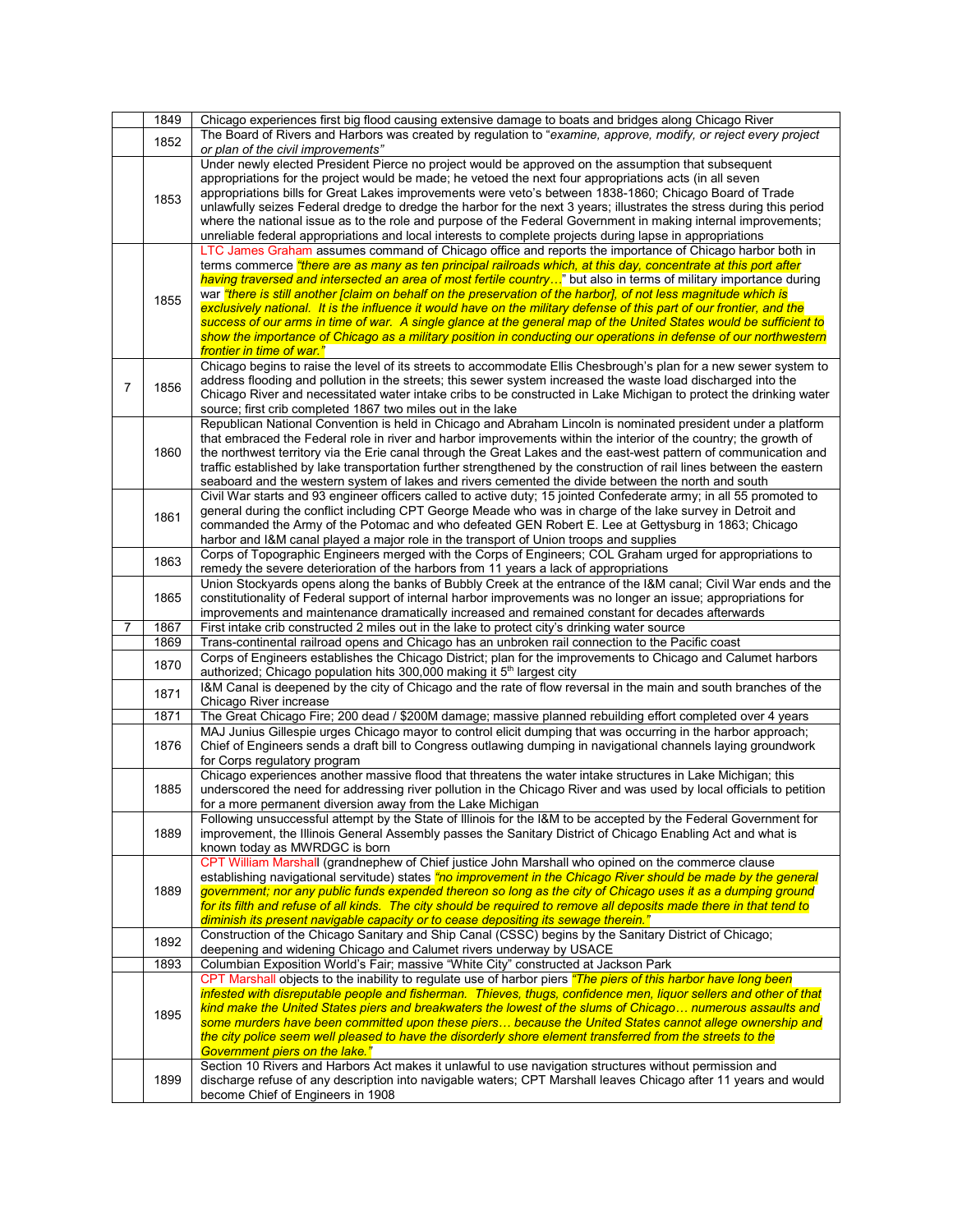| $\overline{7}$                                             | 1900                                                         | CSSC opens under controversy as an injunction is filed in US District Court by the City of St. Louis; Chicago<br>population hits 1.5M making it 2nd largest city                                                                                                  |  |  |  |  |
|------------------------------------------------------------|--------------------------------------------------------------|-------------------------------------------------------------------------------------------------------------------------------------------------------------------------------------------------------------------------------------------------------------------|--|--|--|--|
|                                                            |                                                              |                                                                                                                                                                                                                                                                   |  |  |  |  |
|                                                            | Massive Growth 1900-1939 – Expanding navigation and dilution |                                                                                                                                                                                                                                                                   |  |  |  |  |
| 8                                                          | 1906                                                         | LTC William Bixby predicts impacts to Lake Michigan water levels as a result of the free flow diversion through the<br>CSSC; 30,000 cfs diversion has resulted in reduction of lake level by 8.9" and if persisted would further reduce to<br>1.5' within 5 years |  |  |  |  |
|                                                            | 1907                                                         | MWRDGC request to increase diversion through reversal of Calumet River is denied; a permit was eventually<br>issued in 1910 allowing only a total of 4,167 cfs to be diverted from Lake Michigan                                                                  |  |  |  |  |
|                                                            | 1909                                                         | Burnham Plan for Chicago published                                                                                                                                                                                                                                |  |  |  |  |
|                                                            |                                                              | Chicago population hits 3M; Indiana harbor is transferred to Federal Government; Chicago River is deepened to                                                                                                                                                     |  |  |  |  |
| 8                                                          | 1910                                                         | 21 feet; MWRDGC completes North Shore Channel to flush the North Branch Chicago River; dam is constructed                                                                                                                                                         |  |  |  |  |
|                                                            |                                                              | at the confluence (USACE substantially removed the dam to allow for fish passage it in 2018)<br>BG William Bixby, Chief of Engineers, recommended no further improvements "until at least such time as the                                                        |  |  |  |  |
|                                                            |                                                              | system of waterways freed as far as possible from the obstruction to navigation caused by municipal                                                                                                                                                               |  |  |  |  |
|                                                            | 1913                                                         | requirements."; as a result, it would be many years before existing navigation channels would be considered for                                                                                                                                                   |  |  |  |  |
|                                                            | 1914                                                         | improvement                                                                                                                                                                                                                                                       |  |  |  |  |
|                                                            | 1919                                                         | MWRDGC completes the first sewage treatment plan on the North Branch Chicago River in Morton Grove<br>MWRDGC initiates a 25-yr program to build sewage treatment plants based on activated sludge process                                                         |  |  |  |  |
|                                                            |                                                              | After denying the state's request to improve the I&M canal because the dimensions of the proposed locks were                                                                                                                                                      |  |  |  |  |
| 8                                                          | 1920                                                         | considered inadequate, Corps issues permit to State of Illinois for improving the Illinois Waterway by constructing<br>five new locks on the Des Plaines and Illinois Rivers; \$20M bond was issued and construction began in 1921                                |  |  |  |  |
|                                                            | 1922                                                         | Calumet-Saganaskee (Cal-Sag) channel constructed by MWRDGC over 11 years; partially reversing the Little                                                                                                                                                          |  |  |  |  |
| 8                                                          |                                                              | <b>Calumet River</b>                                                                                                                                                                                                                                              |  |  |  |  |
|                                                            |                                                              | The Federal Government takes control of the Illinois Waterway project from the state and works to complete lock                                                                                                                                                   |  |  |  |  |
| 8                                                          | 1930                                                         | and dam structures that were not yet completed; a second Chicago Engineer District is stood up for the project;                                                                                                                                                   |  |  |  |  |
|                                                            |                                                              | second Supreme Court decree issued mandating sewage treatment and timetable to reduce diversion from lake                                                                                                                                                         |  |  |  |  |
|                                                            | 1933                                                         | Illinois Waterway project is completed allowing for the continuous connection of at least 200-ft wide and 9-ft depth;<br>the second Engineer District is closed; I&M Canal closes; today all of the channel in the City of Chicago is filled in                   |  |  |  |  |
|                                                            |                                                              | to make way for the Stevenson Expressway                                                                                                                                                                                                                          |  |  |  |  |
|                                                            | 1933                                                         | Century of Progress World's Fair; northerly island constructed for this purpose; 39M visitors                                                                                                                                                                     |  |  |  |  |
|                                                            |                                                              | Consolidation and Policy Change 1938-1972 – Environmental awareness                                                                                                                                                                                               |  |  |  |  |
|                                                            |                                                              | FDR passes the Flood Control Act of 1938 establishing a nationwide policy that flood control on navigable waters                                                                                                                                                  |  |  |  |  |
| 9                                                          | 1938                                                         | or their tributaries is in the interest of the general welfare and is the proper activity of the Federal Government                                                                                                                                               |  |  |  |  |
|                                                            | 1938                                                         | when carried out in the cooperation with the States and local entities<br>Remainder of historic West Fork of the South Branch is filled in                                                                                                                        |  |  |  |  |
|                                                            |                                                              | MWRDGC constructs the Chicago River Controlling Works at the mouth of the Chicago River at Lake Michigan is                                                                                                                                                       |  |  |  |  |
|                                                            | 1939                                                         | completed to prevent reversals of flow and still allow passage of navigation to comply with the 1930 Supreme                                                                                                                                                      |  |  |  |  |
|                                                            |                                                              | Court decree                                                                                                                                                                                                                                                      |  |  |  |  |
|                                                            |                                                              | Corps of Engineers assigned military construction program and the Manhattan project; Great Lakes Division was                                                                                                                                                     |  |  |  |  |
|                                                            |                                                              | moved to Chicago to be more of a central location; Chicago District supervised several of the largest wartime                                                                                                                                                     |  |  |  |  |
|                                                            | 1941                                                         | construction projects in the program including the Douglass aircraft plant; several immense ordinance projects,<br>airfield runway extensions and military hospitals in the region; Chicago Procurement District was one of six                                   |  |  |  |  |
|                                                            |                                                              | nationwide; military program in Chicago commenced until 1970 when the mission was transferred to Omaha                                                                                                                                                            |  |  |  |  |
|                                                            |                                                              | District                                                                                                                                                                                                                                                          |  |  |  |  |
|                                                            |                                                              | Congress authorized further improvements to the Illinois Waterway project including widening the Cal-Sag channel                                                                                                                                                  |  |  |  |  |
|                                                            |                                                              | and constructing a lock and dam to control diversion, improving the Grand Calumet River for direct connection to                                                                                                                                                  |  |  |  |  |
| g                                                          | 1946                                                         | Indiana Harbor and widening the CSSC from the Cal-Sag junction to Lockport; of the authorized project, only Cal-                                                                                                                                                  |  |  |  |  |
|                                                            |                                                              | Sag channel widening and O'Brien lock and dam were constructed as a Congress required new focus on                                                                                                                                                                |  |  |  |  |
|                                                            |                                                              | economic justification of public works projects and the necessary support of state and local interests                                                                                                                                                            |  |  |  |  |
|                                                            |                                                              | ASCE declares the Chicago Sewage Disposal System one of the seven wonders of the modern engineering world;                                                                                                                                                        |  |  |  |  |
| 9                                                          | 1955                                                         | The Milwaukee District is closed; Chicago District assumes western Lake Michigan watershed in Wisconsin and<br>Upper Peninsula Michigan                                                                                                                           |  |  |  |  |
|                                                            |                                                              | The St Lawrence Seaway is completed opening the Great Lakes navigation system to ocean going vessels; prior                                                                                                                                                       |  |  |  |  |
|                                                            | 1959                                                         | to completion several states petitioned for harbor improvements in anticipation of international shipping                                                                                                                                                         |  |  |  |  |
|                                                            | 1963                                                         | Indiana Harbor improvements are completed                                                                                                                                                                                                                         |  |  |  |  |
|                                                            |                                                              | USACE constructs the O'Brien Lock and Dam completely reversing the Calumet and Little Calumet Rivers;                                                                                                                                                             |  |  |  |  |
| 9                                                          | 1965                                                         | construction of Burns Waterway Harbor is authorized by Congress with provisions for reimbursement to the State                                                                                                                                                    |  |  |  |  |
|                                                            |                                                              | of Indiana                                                                                                                                                                                                                                                        |  |  |  |  |
|                                                            |                                                              | BG Roy Dodge reports "that public attitudes toward pollution are becoming more critical and we must reevaluate                                                                                                                                                    |  |  |  |  |
|                                                            | 1965                                                         | our procedures and policies on industrial waste, spoil disposal and domestic waste from government activities."; a                                                                                                                                                |  |  |  |  |
|                                                            |                                                              | comprehensive study of alternative methods of dredged material disposal was conducted                                                                                                                                                                             |  |  |  |  |
| 9                                                          | 1971<br>1972                                                 | Union Stockyards close<br>Clean Water Act is passed                                                                                                                                                                                                               |  |  |  |  |
|                                                            |                                                              |                                                                                                                                                                                                                                                                   |  |  |  |  |
| Mitigation 1972-2019 – Navigation & contaminated sediments |                                                              |                                                                                                                                                                                                                                                                   |  |  |  |  |
| 10                                                         | 1970                                                         | President Nixon signed into law authorizing construction of confined disposal facilities to contain 10 years of spoil<br>in areas where specified by the newly formed USEPA; under Section 123, PL 91-611, as well as project-specific                            |  |  |  |  |
|                                                            |                                                              |                                                                                                                                                                                                                                                                   |  |  |  |  |